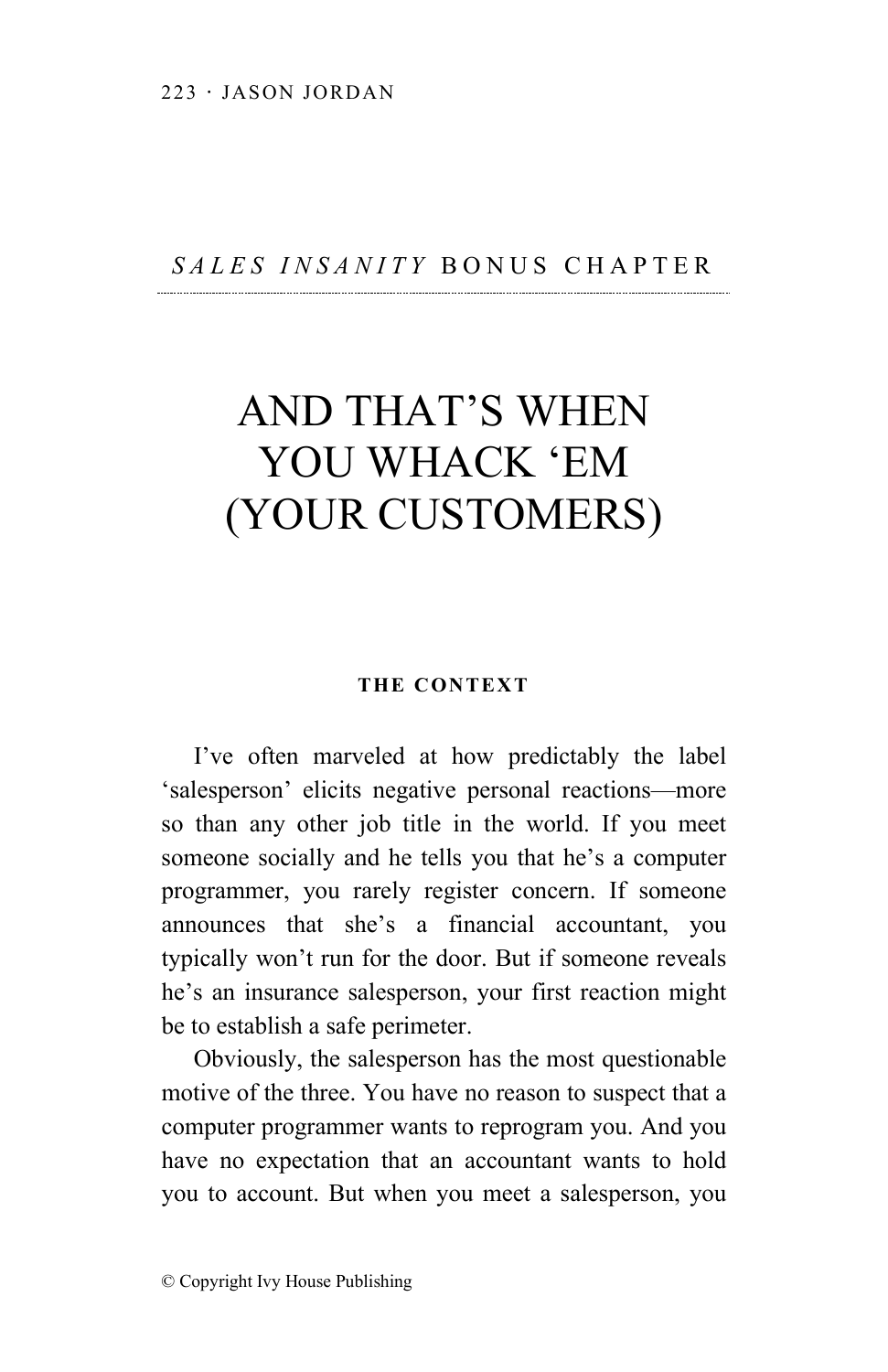are immediately suspicious that he'll try to sell you something. This is, in fact, a 'person' who is paid to make 'sales.'

Furthermore, selling is a personal affair. Programmers do things to computers, while accountants do things to numbers. Salespeople do things to you. And in popular culture, salespeople are portrayed as acting primarily in their own self-interest. If a seller is anywhere in sight, *caveat emptor* … Buyer beware.

That's why trust is such an important part of professional selling. As salespeople, we need to be people who exist not only to make sales, but also to make the buyer's world a better place. We need to project and reinforce an image of trust that is both sincere and credible.

However, gaining trust is a unique challenge in sales, because there's a long history of high-pressure selling techniques that were intentionally designed manipulate buyers. In some ways, we brought the

distrust on ourselves. But the profession has evolved, and the days of doorto-door,

transactional sales are largely over. Salespeople today succeed by *Salespeople need to exist not only to make sales, but also to make the buyer's world a better place*

establishing strong relationships with their customers, and purposeful deception is not a sustainable strategy.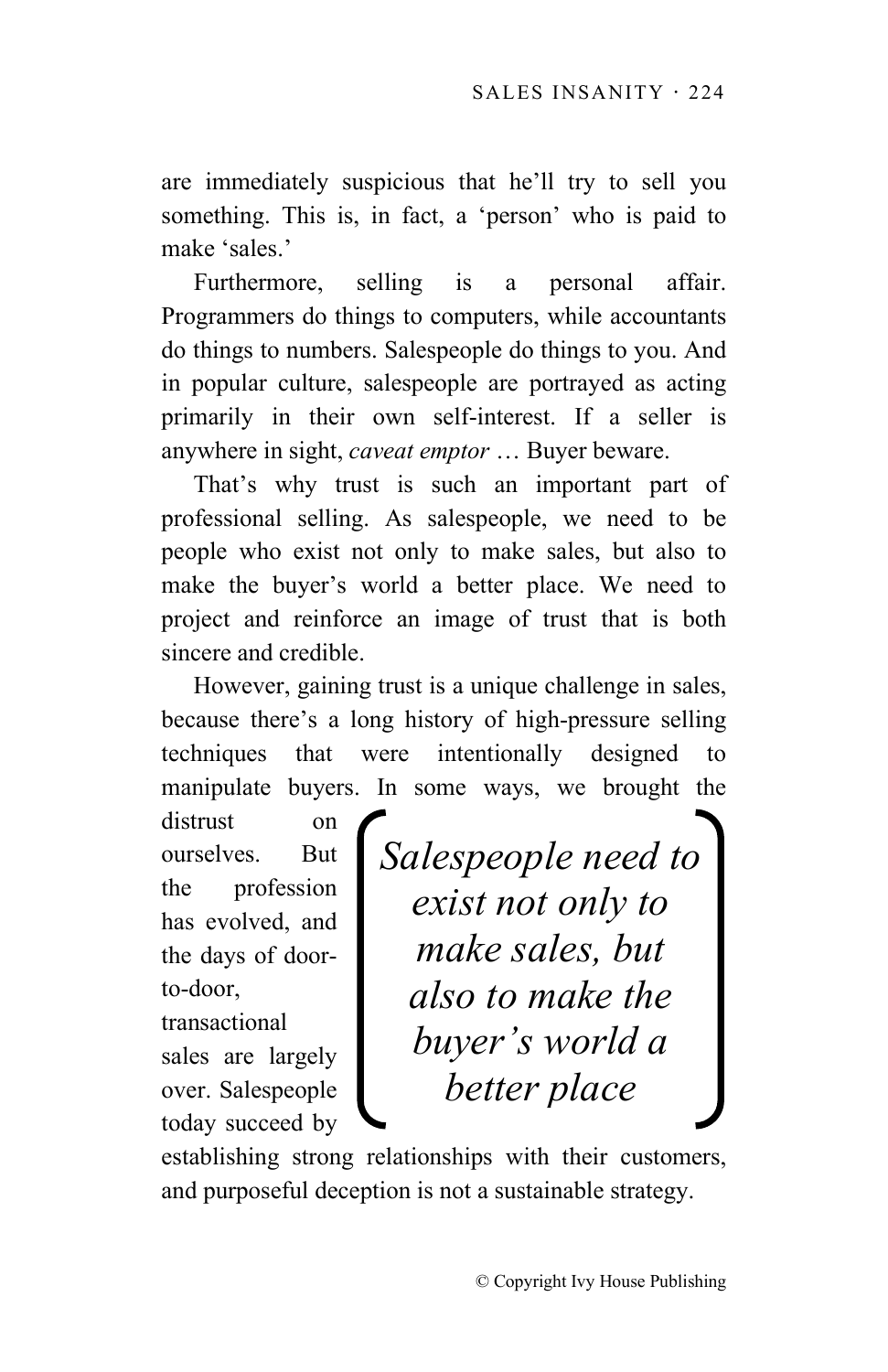If a seller embarks on a campaign of deceit, a smart buyer will eventually witness questionable behavior, and the buyer's distrust radar will power on. The buyer will accrue enough evidence to convict the seller, and the salesperson's run of successful exploitation will come to an abrupt end. The seller's true motive will have been revealed. Trust will be gone. And so will the customer.

Given the inevitable and destructive impact of purposefully deceiving buyers, it's shocking that a salesperson would deliberately lead such a life of crime. You would think that any smart salespeople would learn this lesson early in his career, and such bad behavior would extinguish itself in a short amount of time. But of course, you'd be wrong.

## **THE WORST PRACTICE**

I once worked with a construction materials distributor that was suffering declining profitability. After watching the situation worsen uncontrollably for several years, the company's CEO hired my consulting firm to help reverse the painful trend. We began by examining the company's financial statements to identify the source of the problem and to formulate a remedy.

After some analysis, we realized that most of the company's profits were coming from its long-term customers. These were large builders that dominated the commercial construction markets in their respective regions, and they created perpetual demand for the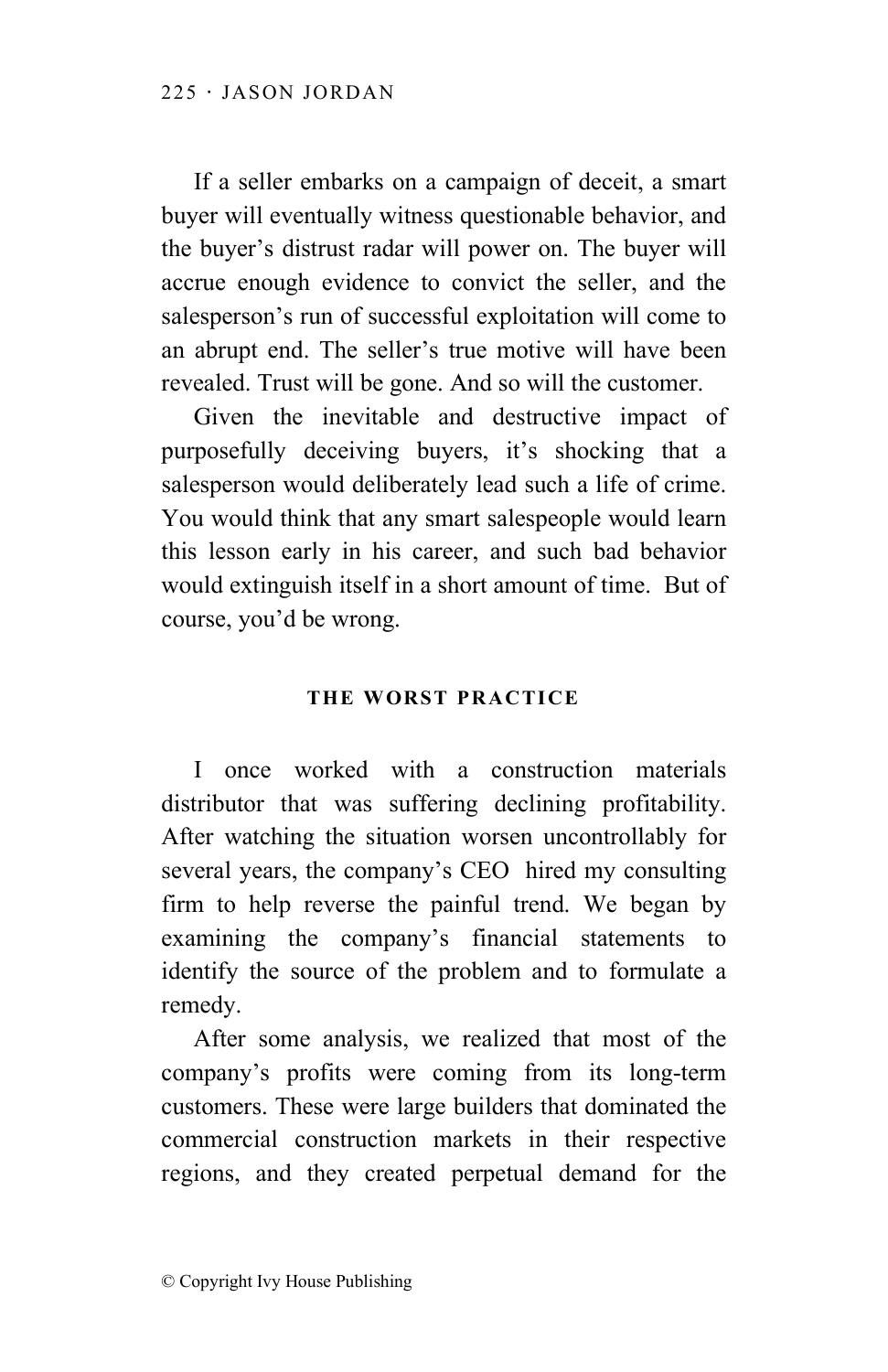construction materials that my client sold. Therefore, establishing profitable relationships with these long-term customers became our primary focus.

It also became apparent that the key determinant of a customer's profitability was the pricing that was negotiated on a project-by-project basis. And in this sales force, each salesperson had the authority to negotiate prices for every single item on every single project. Everything was negotiable, and everything *was* negotiated every single time. If profitability was to improve, so must the sellers' pricing skills.

We therefore became very interested in how effective each seller was at setting profitable prices. Interestingly, we discovered that one salesperson in particular was an apparent virtuoso at negotiating prices. His profit margins were so much higher than anyone else's that we re-did our analysis more than once to make certain we hadn't made any mathematical errors.

Also of interest, this salesperson had not been very successful in his role. He had been with the company for several years, but he'd not grown sales in his territory nor consistently hit his revenue targets. Somehow, he was a below-average performer with an above-average knack for negotiating high prices. I was soon on a plane to meet him and hopefully solve this performance riddle.

After meeting him for breakfast and tagging along for a morning's worth of sales calls, I got the sense that he viewed his role as very transactional. He appeared to have few long-term customers in his territory (which we later confirmed with an analysis of his accounts), and he didn't seem particularly concerned about developing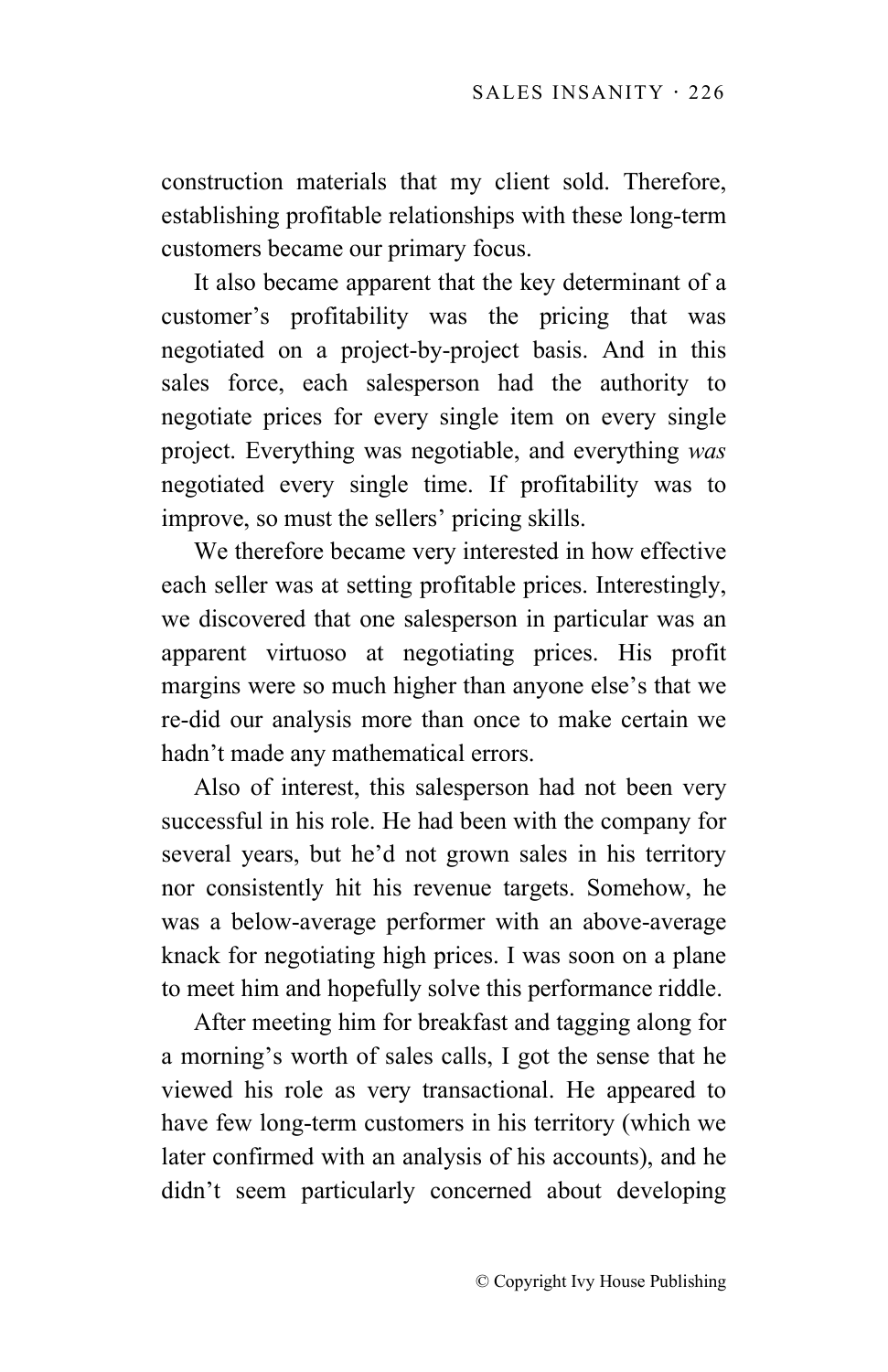customer relationships. His single sales objective was very clear: Maximize the price of each item he sold. His strategy and his tactics were revealed in greater detail during a conversation over lunch:

*Me*: As I mentioned earlier, we were hired by your leadership team to find ways to improve your company's profitability. Part of that challenge is to increase profit margins on product sales, and you seem to have the highest profit margins of any sales rep in the country.

*Pricing Virtuoso*: Well, it just comes down to getting the highest possible price for everything you sell. I actually enjoy negotiating prices with customers. A lot of salespeople around here shy away from pricing our products aggressively, but I love doing it. It's fun.

*Me*: Really? Why do you like it so much?

*Virtuoso*: You know …

[He looks me in the eye, smiles broadly, holds his right hand beside his face, and starts rubbing two fingers against his thumb]

[I look at him quizzically, signaling I'm not sure what he means]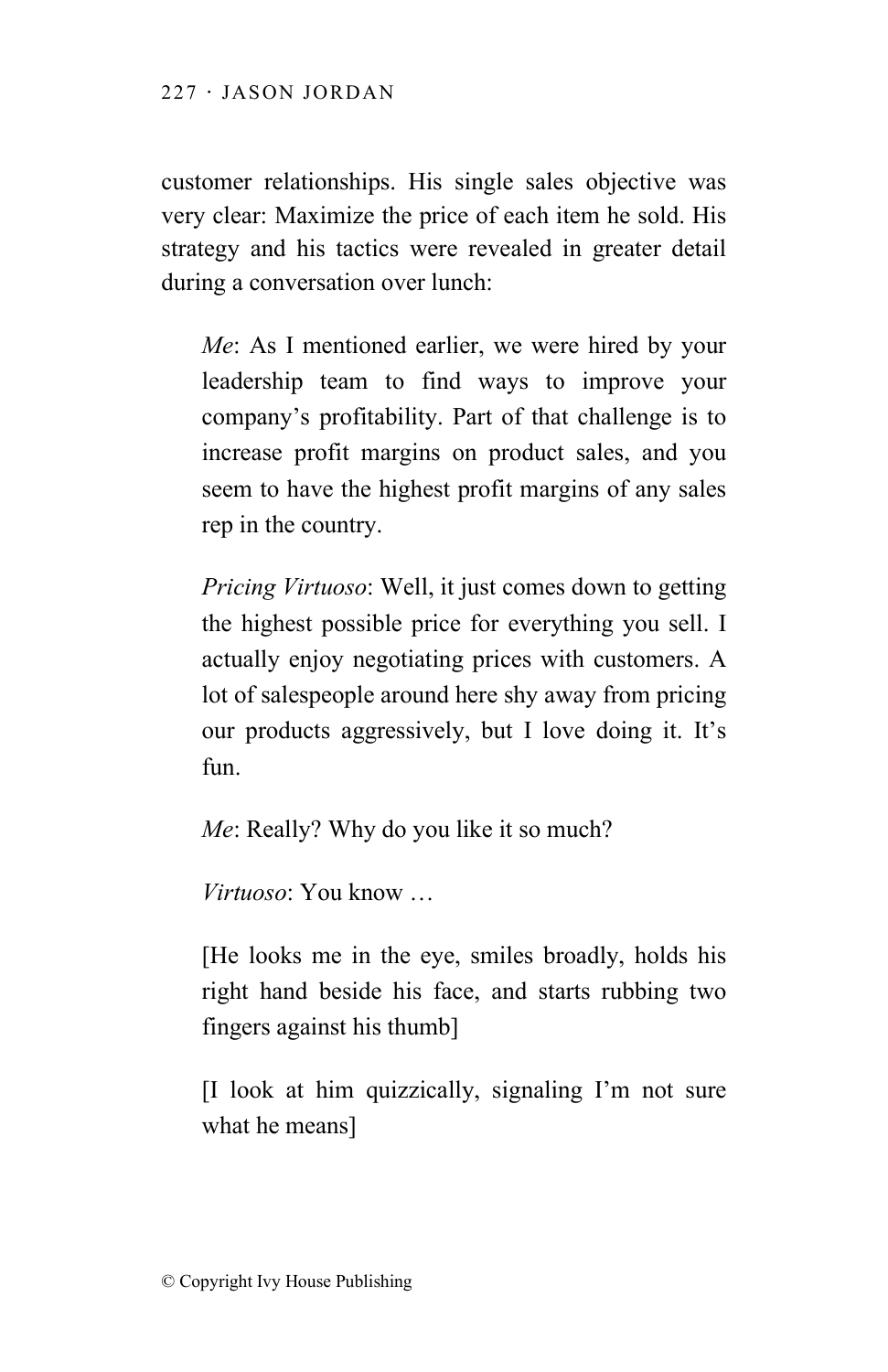[He tilts his head toward me, smiling a little more devilishly, and extends his thumb-rubbing fingers across the table so I can literally hear them rub.]

*Virtuoso*: You know … When I get those profit margins up, my comp plan really kicks in. I can take home 20% or 30% extra in commissions when I pump up the prices. [He smiles even bigger] And you know … That's a lot of cake.

*Me*: I'm sorry? Cake?

*Virtuoso*: Cake. Money. Cash. The stuff you use to pay the bills.

*Me*: Oh. So your commission plan motivates you to negotiate higher profit margins on each project.

*Virtuoso*: Absolutely.

*Me*: Well I suppose that's a good thing, but how do you get the profit margins so high on the products you sell? Aren't the customers getting bids from your competitors too?

*Virtuoso*: Of course. But most of the time the buyers are just paying close attention to one or two items on the list of things they need for the entire project. You know, the one or two products that cost the most money. If I can get those prices down just below the competitor's prices, the customer usually stops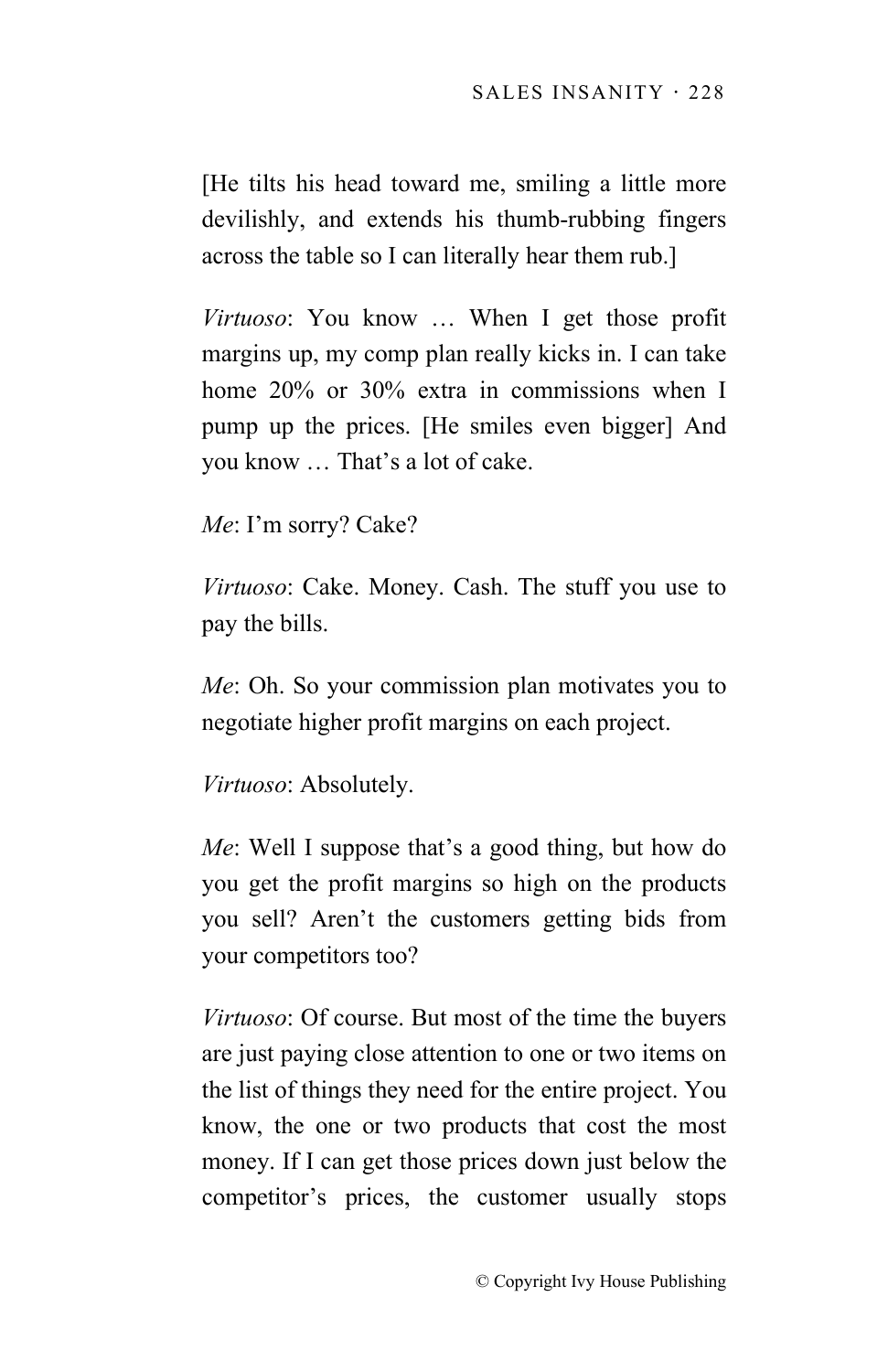paying attention to all the other things on the purchase order. And once they're not looking, that's when I WHACK 'em! [He makes a swift side-toside motion with his hand. His smile becomes somehow bigger]

## *Me*: You *whack* 'em?

*Virtuoso*: Yeah! I jack up the prices on all the stuff they aren't paying attention to. I can even get above our list prices on some items, which is unheard of at this company. And the buyer typically won't know what happened, because the invoice will go straight to their accounting department. The buyer never even suspects they got whacked. And I get to take home extra cake.

*Me* (trying to determine if this is a viable pricing strategy or just a bad, bad idea): So they never realize they got … um … whacked? Surely they must discover it at some point?

*Virtuoso*: Well sometimes they figure it out. Then I just tell them it was some mistake that happened in our back office. An error in our invoicing process or whatever.

*Me*: Do they get upset with you?

*Virtuoso*: Sometimes, yeah.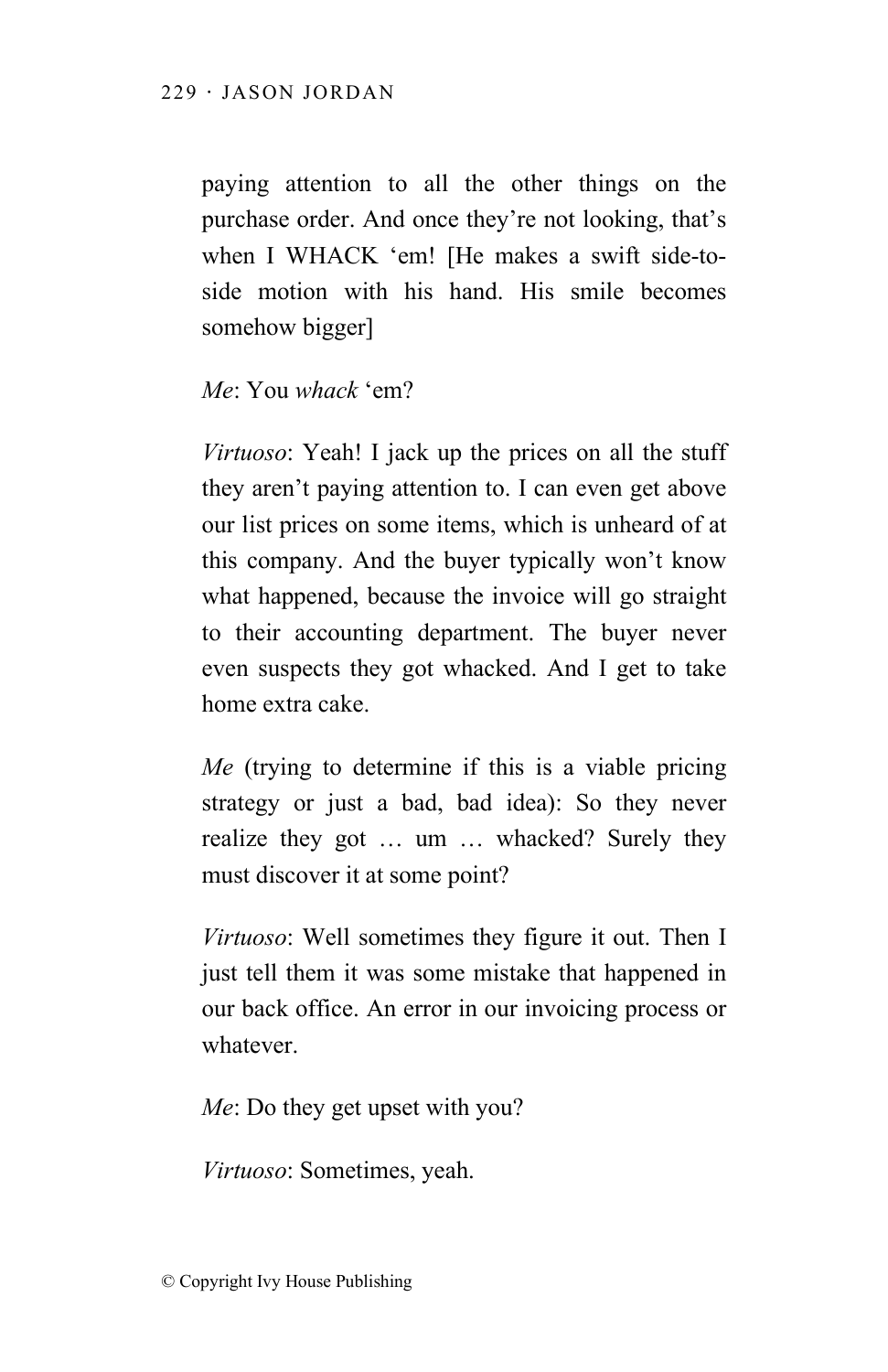*Me*: And do they ask you to bid on additional projects after that?

*Virtuoso*: Not the ones who feel like they got whacked, of course. But there are plenty of other builders in my territory. There's always another door to knock on.

And thus the riddle of the mediocre salesperson with high profit margins was solved. He liked to whack his customers, so he could take home the extra cake. But his customers didn't like getting whacked. And as soon as they discovered that a whacking had been administered, they refused to do business with him ever again. The fragile buyer-seller trust had disappeared. And so did his customers. And so did he, after one more year with this company. Apparently, he eventually ran out of new doors to knock on.

Hopefully he was able to find another sales job in an industry where customers like to be mistreated and mutual trust is optional, but I don't know where that would be. Nobody likes to get whacked—especially by people who should be there to help. Salespeople who take advantage of buyers will quickly find themselves the disadvantaged.

## **THE GOOD IDEAS**

### GOOD IDEA 1: ASSUME YOUR CUSTOMERS CAN SEE RIGHT THROUGH YOU